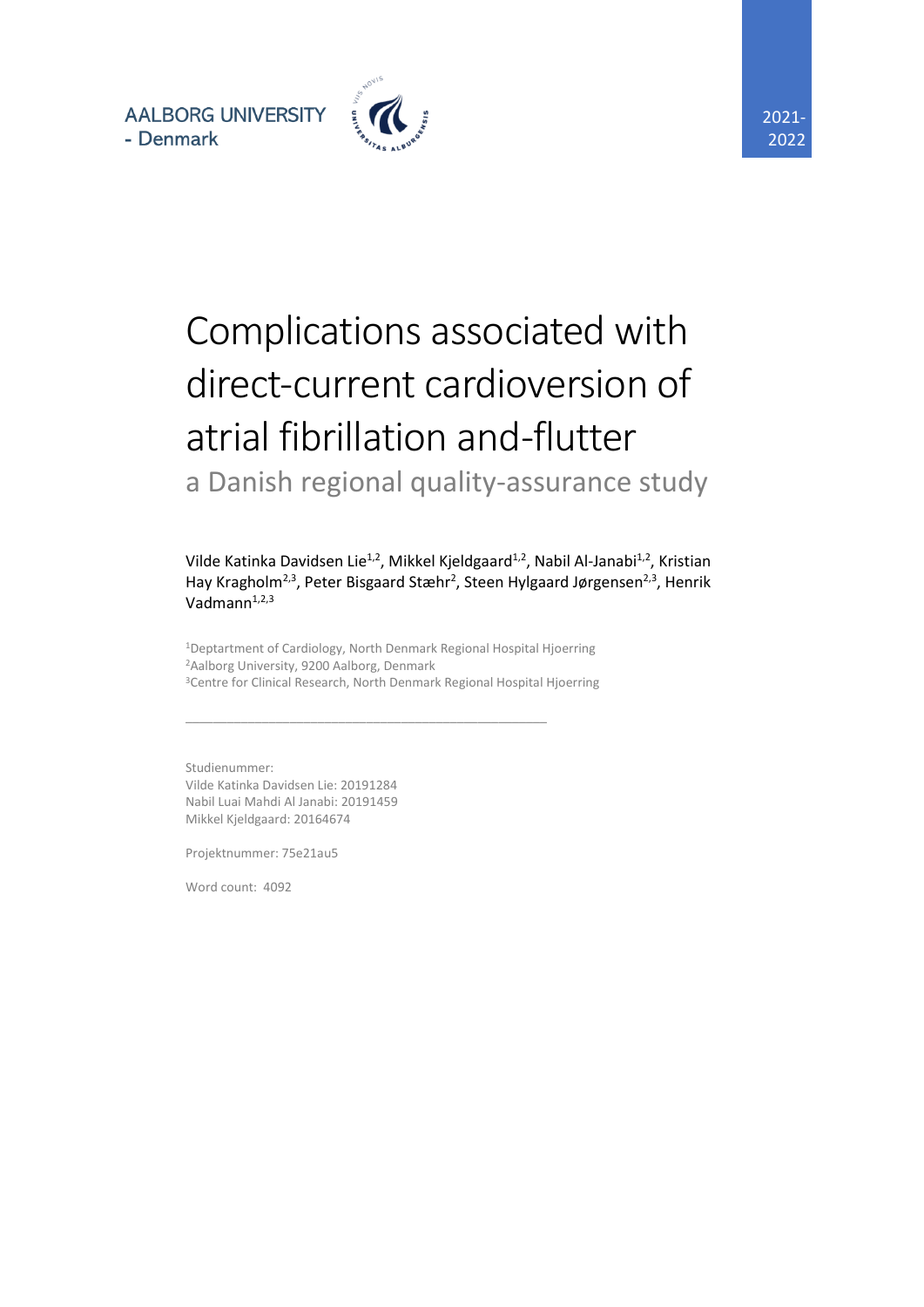## Abstract

#### **Background**

Atrial fibrillation represents a five-fold risk increase in developing systemic stroke compared to the general population. A vital treatment of atrial fibrillation consists of cardioversion to sinus rhythm, in purpose of symptom relieve and prevention of adverse events.

Cardioverting treatments represent a risk of thromboembolic events due to a possible mobilization of the formed thromboembolic material in the atrial chamber during atrial fibrillation.

#### **Aim of the study**

As a quality assurance study, we intended to evaluate the incidence of stroke, mortality and cardiac arrest as well as possible risk factors associated with short-term development of stroke following the direct-current cardioversion treatment of atrial fibrillation.

#### **Methods**

We identified all individuals from the Danish National Patient Registry, who underwent directcurrent cardioversion treatment of atrial fibrillation between 1. January 2016 to 31. December 2020 at the North Denmark Regional Hospital, Hjoerring.

As primary exposure, only first-time direct-current cardioversion of atrial fibrillation to sinus rhythm were included. An additional analysis examined repeated direct-current cardioversion procedures.

Due to an extreme low incidence, this study was unable to apply inferential statistics on the dataset. Hence, this study examined the individual event as case-evaluations. To validate our study findings, we reported crude national data on stroke incidence, using data derived from a Statistics Denmark server.

#### **Results**

There was no incidence of cerebral thromboembolic events in first-time direct-current cardioversion-procedures, and one in repeated procedures (0.04%). Cardiac arrest was observed once in first time-procedures (0.10%) and no further incidences in repeated procedures (0.04%). The total of fatal incidences was 5 (0.19%) with 1 event occurring at firsttime direct-current cardioversion-procedure (0.10%).

#### **Conclusion**

This study presented a low incidence of stroke, non-fatal cardiac arrest, and mortality. Hence, this study, performed as a quality-assurance study, verified the current direct-current cardioversion treatment of atrial fibrillation in the Regional Hospital of Northern Jutland Hjoerring as a high-quality clinical practice.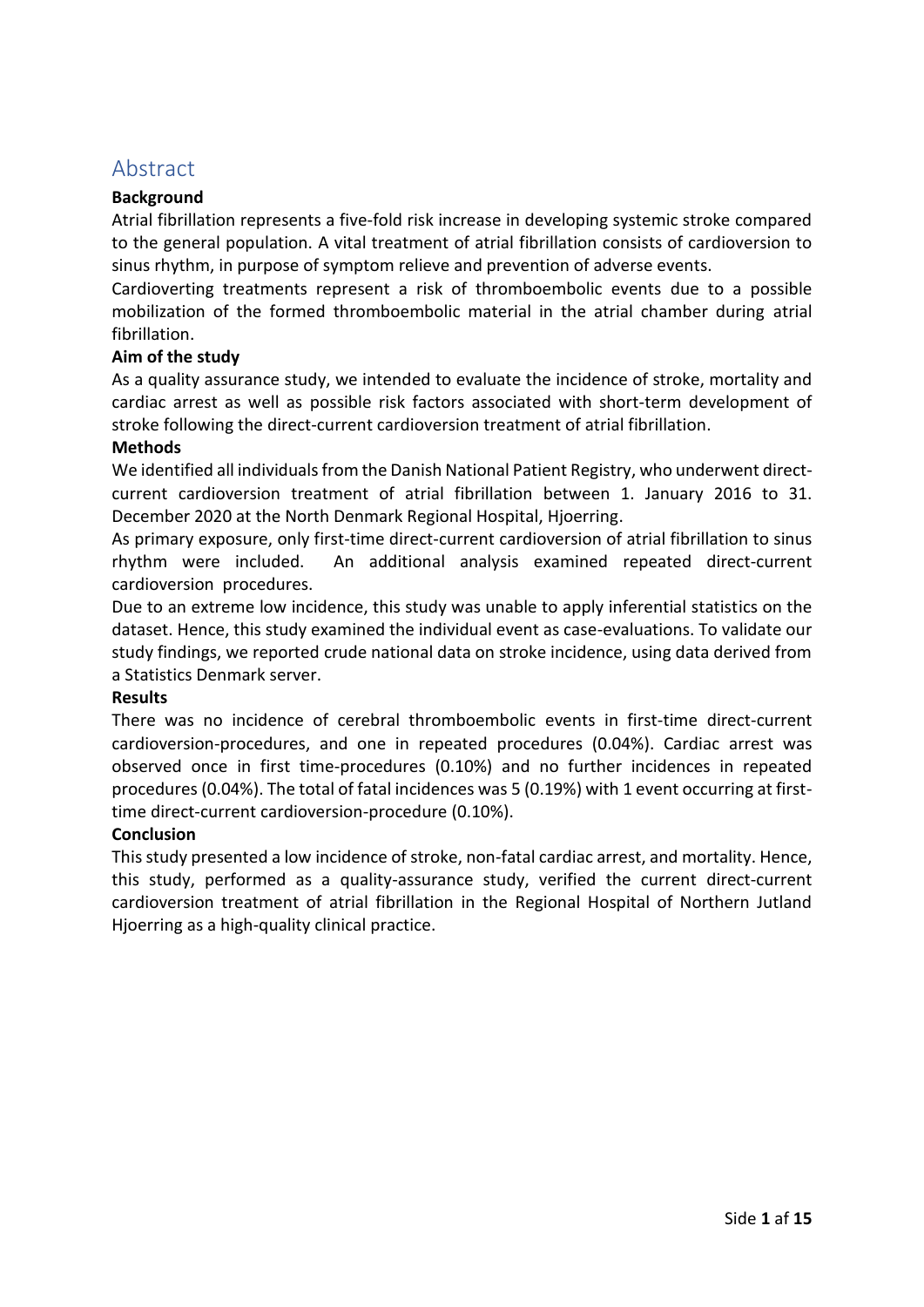# Abbreviations and acronyms

- Alanine-transaminase ALT
- Anatomical Therapeutic Chemical Classification System ATC
- Atrial Fibrillation AF
- Automated external defibrillator AED
- Cerebral computer tomography CT
- Chronic Obstructive Pulmonary Disease COPD
- C-Reactive Protein CRP
- Danish Civil Registration System DCRS
- Danish National Patient Registry DNPR
- Direct Oral Anticoagulant Same as "NOAC"
- Direct-Current Cardioversion ECV
- European Society of Cardiology ESC
- Implantable Cardioverter Defibrillator ICD
- International Classification of Disease 10th Revision ICD-10
- Novel Oral Anticoagulant NOAC
- Magnetic resonance MR
- Middle Cerebral artery MCA
- Sinus Rhythm SR
- Transient Ischemic Attack TIA
- Transoesophageal Echocardiography TEE
- Vitamin-K Antagonist VKA

## Introduction

The American Heart Association Council found a life-time risk of Atrial Fibrillation (AF) to be 1 in 3 among individuals of European ancestry. The European Union estimates a prevalence of AF in adults >55 years of age to be 8.8 million in 2010 and increasing to 17.9 million in 2060. (1)

While adults aged 20 years or older have a 3% lifetime risk of developing AF, it is estimated to develop among one quarter of the middle-aged population. (2)

AF represents a five-fold risk increase in developing systemic stroke compared to the general population. Anticoagulant therapy plays a vital role in stroke prevention. (3,4) The latest guidelines recommend direct oral anticoagulant (NOACs) as the preferred drug of choice, while in certain circumstances Vitamin-K antagonists (VKA) is still an option. (3,5)

A vital treatment of AF consists of cardioversion to sinus rhythm (SR), in purpose of symptom relieve and prevention of adverse events. (1,2)

The cardioversion of AF consists of direct-current cardioversion (ECV) or pharmacological cardioversion. Each treatment offers different benefits and limitations when compared. The benefits of pharmacological cardioversion consist of; no need of anesthesia, possibility of immediate repetitive- and out-hospital treatment. However, limitations consist of possible negative inotropic effect, risk of proarrhythmic events, and short- and long-term drug sideaffects. (6) Benefits of ECV are immediate treatment, high efficiency, and for some patients a longer-lasting treatment effect. It is further safe to use among hemodynamic unstable patients. Limitations for ECV consist of need of general anesthesia. Both treatments options represent a risk of thromboembolic events due to a possible mobilization of the formed thromboembolic material in the atrial chamber during AF. (6)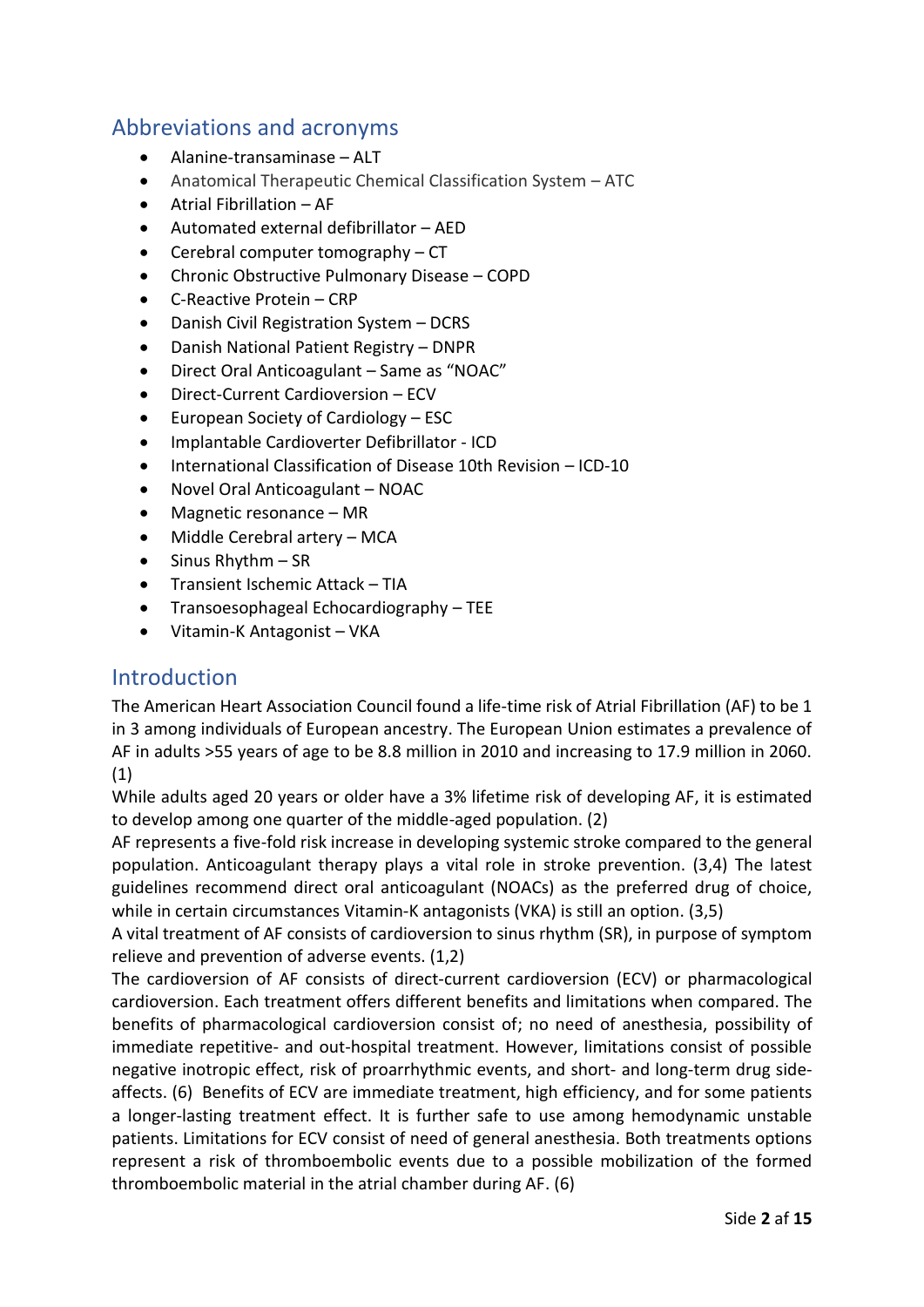For patients with AF lasting >48 hours, the recommendation from European Society of Cardiology (ESC) guidelines states - therapeutic anticoagulants should be used minimum 3 weeks prior, and 4 weeks following ECV. (7)

An individual assessment is performed prior to the procedure and consist of the CHA2DS2-VASc score, or if they are known with previous episodes of thromboembolic events, thrombophilia or if it is clinically relevant. If considered necessary or at high risk of thromboembolic events, a transesophageal echocardiogram (TEE) is performed to rule out intracardiac thrombi. As a routine procedure, 3 weeks relevant NOAC treatment prior to treatment is recommended due to a higher risk of thromboembolic events. (2)

The  $CHA<sub>2</sub>DS<sub>2</sub>-VASC score is used to predict the risk for chromboembolic episodes in AF and is$ presented in table 1. (8)

Patients who are not in relevant NOAC treatment, and with symptoms of AF >48 hours - are recommended a TEE prior to cardioversion. (2–4)

The TEE intends to detect presence of thromboembolic material in the left atrium. During the cardioversion, a thrombus or thrombi can be mobilized and progress to cause an embolic cardiogenic stroke. (3,4)

As a quality assurance study, we intended to evaluate the incidence of stroke, mortality and cardiac arrest as well as a series of possible risk factors associated with short-term development of stroke following the ECV treatment of AF.

<span id="page-3-0"></span>

| Table 1 Risk stratification of stroke by CHA2DS2-VASc score (https://www.sundhed.dk/sundhedsfaglig/information-til-    |  |
|------------------------------------------------------------------------------------------------------------------------|--|
| praksis/midtiylland/almen-praksis/patientforloeb/forloebsbeskrivelser/k-hjerte-karsystem/atrieflimren/ (table 1 on web |  |
| page))                                                                                                                 |  |

| CHA2DS2-VASc                                                               | Risk factor                   | Score |  |
|----------------------------------------------------------------------------|-------------------------------|-------|--|
| C                                                                          | Left ventricular dysfunction* | $+1p$ |  |
|                                                                            | and Congestive heart failure  |       |  |
| H                                                                          | Hypertension                  | $+1p$ |  |
| A <sub>2</sub>                                                             | Age ≥75 years old             | $+2p$ |  |
| D                                                                          | Diabetes mellitus             | $+1p$ |  |
| S <sub>2</sub>                                                             | Prior Thromboembolic event    | $+2p$ |  |
|                                                                            | / Transient ischemic attack   |       |  |
|                                                                            | (TIA) / Stroke                |       |  |
| V                                                                          | Cardiovascular disease**      | $+1p$ |  |
| A                                                                          | Age 65-74 years old           | $+1p$ |  |
| S                                                                          | Female sex                    | $+1p$ |  |
| Score:                                                                     |                               |       |  |
| Max score: +9p = 12.2% stroke risk per year.                               |                               |       |  |
| *Left ventricular dysfunction is defines as an ejection fraction below 40% |                               |       |  |

\*\* Cardiovascular diseases: Peripheral artery diseases, Aortic plaque and prior incidence of myocardial infarction.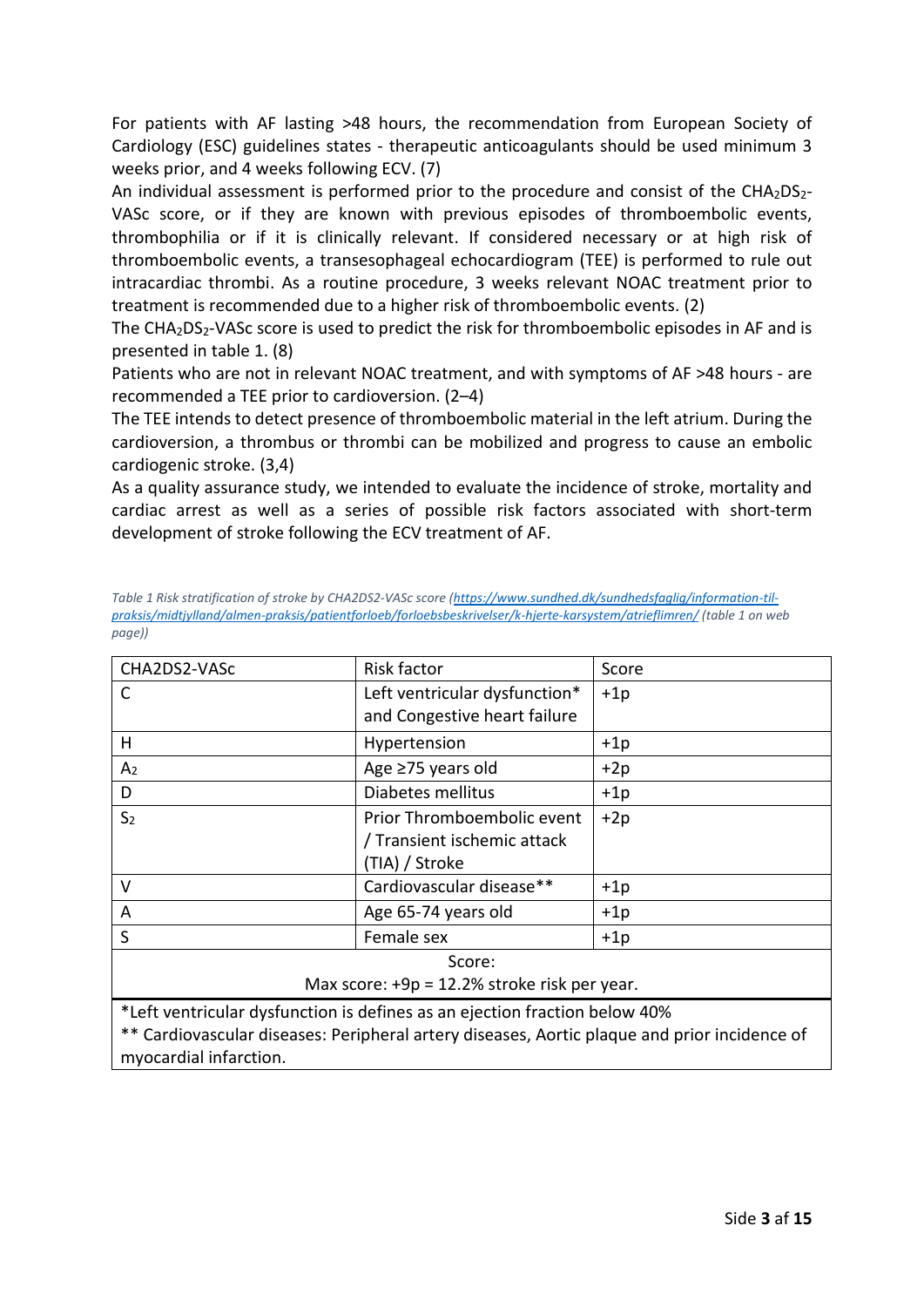# **Methods**

#### **Databases**

Every Danish citizen has a unique civil registration number given upon birth or immigration. Therefore, it is possible to obtain individual linkage of information throughout the Danish nationwide administrative registries. The Danish Civil Registration System (DCRS) and the Danish National Patient Registry (DNPR) has since 1978 collected information regarding age, sex, survival status, hospital admission- and discharge dates, relevant diagnoses, procedure dates and -codes. (7,8)

Since 1994 diagnoses are registered at discharge of each hospitalization according to the International Classification of Disease  $10<sup>th</sup>$  revision (ICD-10). (9)

The Danish pharmacies register all dispensed prescriptions since 1995 into the National Registry of Medicinal Statistics. (10) The prescriptions are listed according to the Anatomical therapeutic Chemical System (ATC). (10) Therefore, dispensations of drug prescriptions contribute to a compelling and detailed registry.

Through the hospitals' laboratory data registries, blood test results originated from either primary-care, out-patient visits or during hospitalization were obtained for this study. NPUcodes of the blood-samples are listed in supplementary D.

#### Study population

We identified all individuals from the DNPR, who underwent ECV treatment of AF between 1. January 2016 to 31. December 2020 at the North Denmark Regional Hospital, Hjoerring. We included all patients with a diagnosis of AF, aged ≥18 years, who underwent an ECV procedure.

We excluded all patients without a permanent Danish civil registration number, or who migrated from Denmark in the follow-up period.

#### Comorbidities, procedures and medications

As acknowledged by the ESC guideline and in combination with factors of the CHA<sub>2</sub>DS<sub>2</sub>-VASc score, this study intended to investigate the impact of the following covariates in development of thromboembolic events following ECV (See [Table 1;](#page-3-0) (2)): left ventricular dysfunction, congestive heart failure, prior thromboembolic event or TIA, peripheral artery disease, hypertension, diabetes mellitus, metabolic syndrome, kidney disease, age, and sex.

In addition, the DNPR was used to identify patients with a history of: Infectious diseases, neoplasms, hematological and immunological diseases, other cardiovascular diseases (here among arrythmia, coagulopathies, ischemic heart disease, hypertension and congenital heart diseases), respiratory and gastrointestinal illnesses, and pathologies concerning musculoskeletal system diseases. ICD-codes are listed in supplementary A and procedure-codes in supplementary B.

For the defined comorbidities, the applied diagnosis codes based on the ICD-10 and for prescription medication, the ATC-codes are listed in the supplementary C.

Internal bleeding was defined by ICD-10 codes and subcodes belong to intracranial- and gastrointestinal bleeding and bleeding-disorder due to circulating anticoagulantia.

Recent myocardial infarction is defined as a diagnosis of myocardial infarction within 90 days prior to the ECV procedure.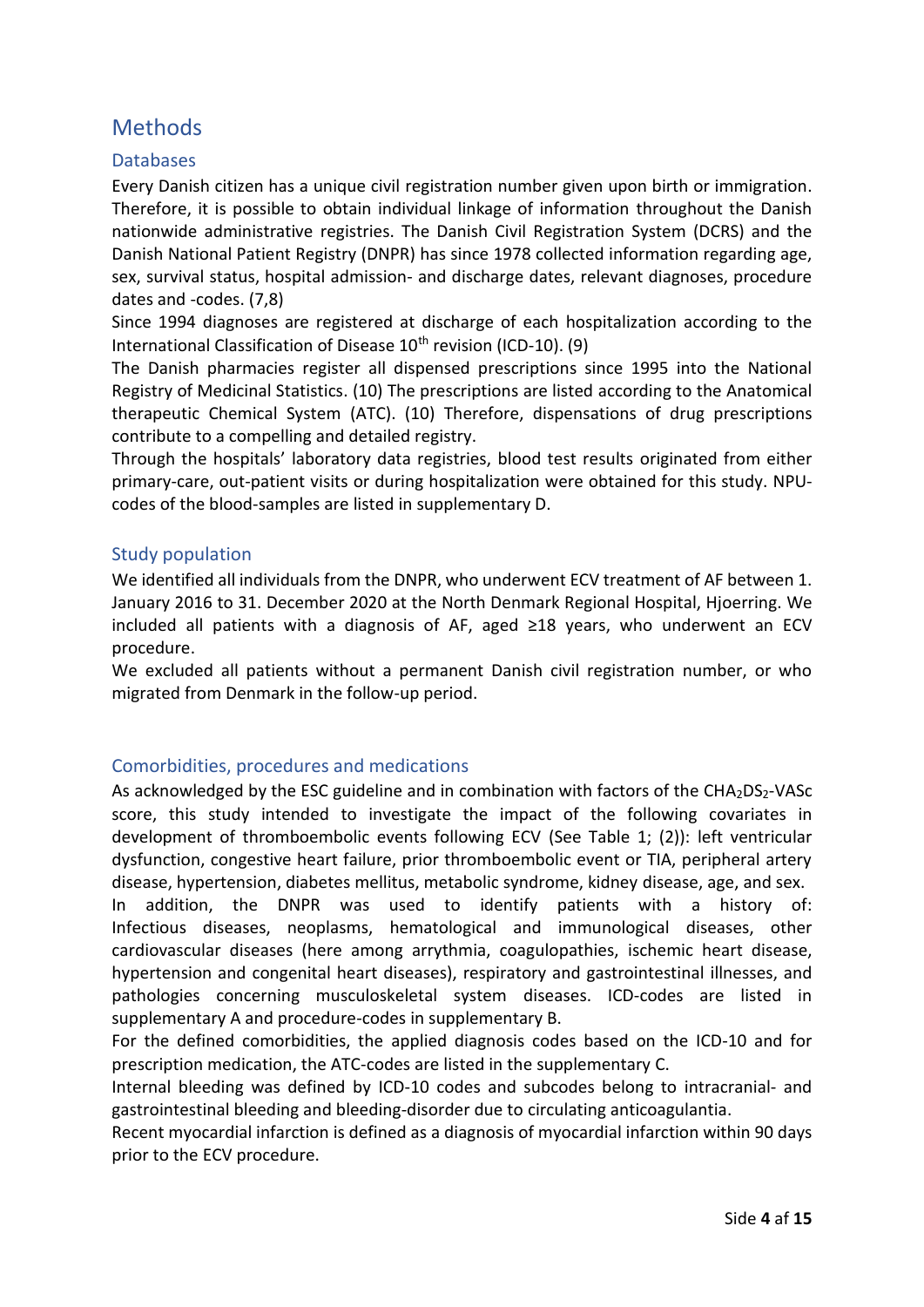This study defined diabetes mellitus, hypercholesterolemia, and hypertension either through ICD-10 diagnosis codes or through at least two prescriptions in two concomitant quarters, if no available diagnosis registration during hospitalisation. A similar definition has previously been validated. (11)

#### Outcome

Outcomes for this study were the post-procedural ECV incidence of a cerebral thromboembolic event, death, and cardiac arrest, as well as thromboembolic events or sequelae due to thromboembolic events in the four-week follow-up period. We defined a cerebral thromboembolic event as one of the following: Ischemic stroke, TIA, arterial embolism and unspecified stroke. The applied ICD-10 diagnosis codes are also shown in the Supplementary Table.

#### Statistical analysis

As primary exposure, only first-time procedures were included. An additional analysis examined repeated ECV procedures in relation to outcome incidence.

This study included a sensitivity analysis by comparing the incidence of the measured outcomes presented in the local-hospital data of this study with national data from the DNPR, accessing data from a Statistics Denmark server.

This study intended to examine the data presented either as categorical or continuous data and applying to following statistical analyses; Wilcoxin Mann-Whitney-test for all nonnormally distributed continuous variables, Chi<sup>2</sup>-test for differences across categorical variables, Cox-proportional-hazards-model for individual and multivariable analysis. However, due to extreme few events, it was not possible to apply inferential statistical analyses in this study. Due to the extreme low incidence of events, this study hence examined the individual event as case-evaluations. To validate our study findings, we were given the opportunity to report crude national data on stroke incidence, using data derived from a Statistics Denmark server (see Ethics section below).

All data management of data from the registries have been programmed and designed by the study-group for this study-population using SAS 9.4 (SAS Institute Inc., Cary, NC, USA) (12) and R Statistical Software version 3.5.0 (R Development Core Team). (13)

#### Ethics

This study is a quality assurance project and permission to obtain data were granted by the local hospital board in the North Denmark Regional Hospital, Hjoerring, as well as by the Data Responsible Unit in the North Denmark Region (ref. number 2021-137). We additionally obtained nationwide data on stroke risk following repeated ECV treatment of AF from a secure Statistics Denmark server. This use of this data has been approved by the Data Responsible Unit in the Capital Region of Denmark, where the server is located (approval reference P-2019-348).

Due to severely delayed delivery of data for the study, with data-access late November, and a short assignment period, with final delivery date primo January, it was not possible to apply for approval of full data access in the Danish National Registry. As mentioned above, it was not possible to apply inferential statistical analyses in this study due to extreme few events.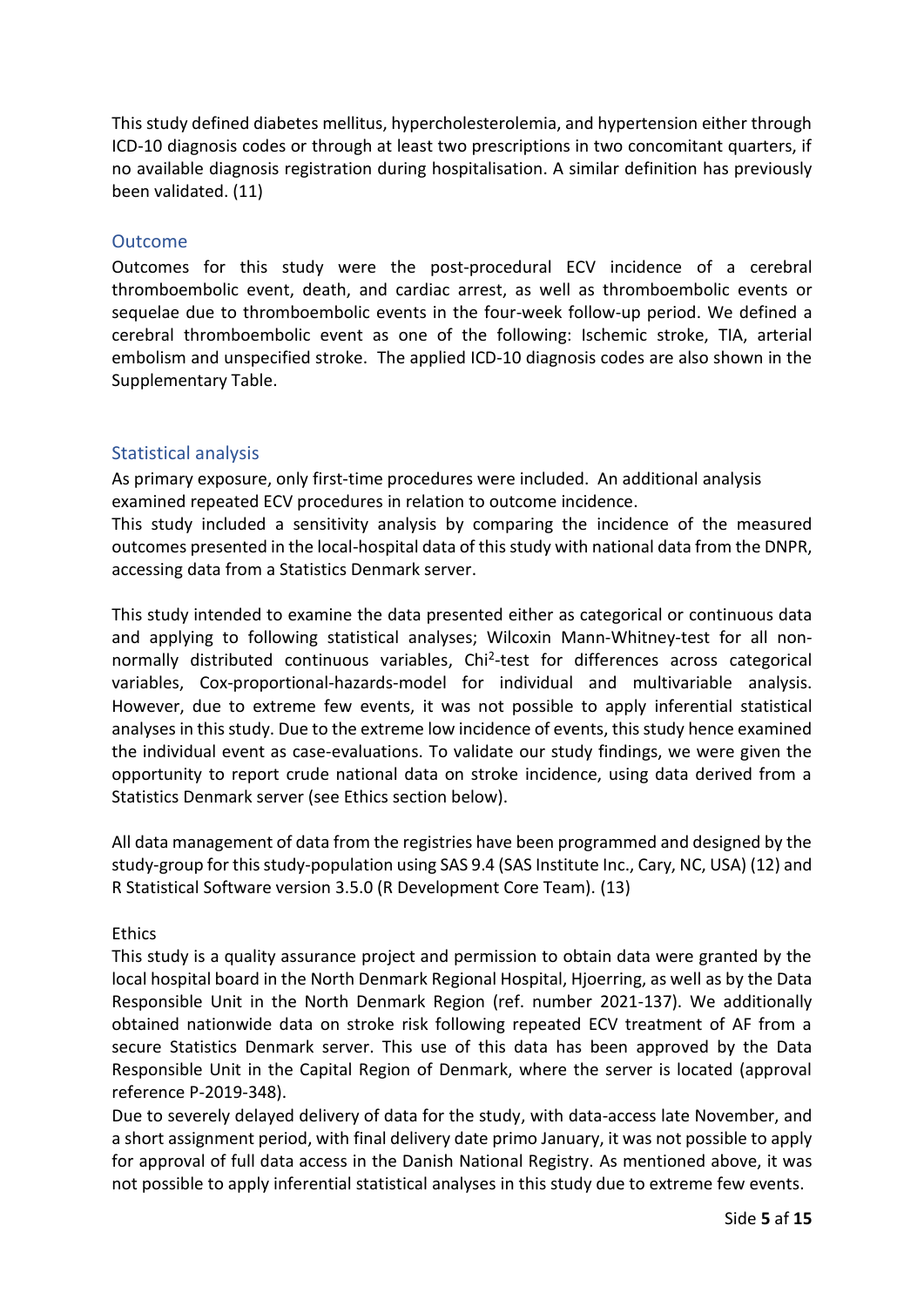However, based on the above access to the Statistics Denmark server, we were permitted to report overall national data on stroke risk by year following repeated ECV treatment of AF in years 2016-2020.

## **Results**

Among 962 individuals, who underwent a first time ECV-procedure for the treatment of AF in the Department of Cardiology, North Denmark Regional Hospital, Hjoerring, during 2016- 2020, there were one outcome of cardiac arrest, zero cerebral thromboembolic events and two fatal events. Among a total of 2,649 repeated ECV procedures, one stroke event occurred within the follow-up period. There were no further cardiac arrest events and a total of five fatal events within the same time frame.

#### **Demographics**

The demographics table below presented a prominent prevalence of internal bleedings with 72 (7.48%) of the first time ECV patients and 505 (19.0%) of repeated ECV patients. There was also a prominent difference in NOAC-medicaments in the two populations.

There was a higher prevalence of antiarrhythmics type I and III among patients receiving repeated ECV compared to first-time ECV-procedures (16.5% compared to 3.6%). Among beta-blockers usage there was 19.6% among patients receiving first-time and 37.3% at repeated ECV-procedures.

|                                        | <b>First-time ECV-</b> | <b>Repeated ECV-</b> |
|----------------------------------------|------------------------|----------------------|
|                                        | procedure N=962        | procedure N=2.649    |
|                                        | <b>Comorbidities</b>   |                      |
| <b>Respiratory stop</b>                | 0                      | $\mathbf 0$          |
| <b>Cardiac arrest</b>                  | $\overline{0}$         | $\Omega$             |
| <b>Heart Failure</b>                   | 94 (9.8%)              | 249 (9.4%)           |
| <b>Diabetes Mellitus</b>               | 959 (99.7%)            | 2553 (96.4%)         |
| <b>Arterial hypertension</b>           | 959 (99.7%)            | 2553 (96.4%)         |
| <b>Ischemic heart disease</b>          | 959 (99.7%)            | 2553 (96.4%)         |
| <b>Pulmonary embolism</b>              | 6(0.62%)               | 14 (0.53%)           |
| Hemorrhagic apoplexia                  | $\leq$ 3               | $\leq$ 3             |
| <b>Internal bleeding</b>               | 72 (7.5%)              | 505 (19.0%)          |
| <b>Apoplexia infarction</b>            | 14 (1.5%)              | 39 (1.5%)            |
| <b>Arteriosclerosis</b>                | $\leq$ 3               | $\leq$ 3             |
| Arteriole with embolism or thrombotic  | 4(0.4%                 | 5(0.2%)              |
| element                                |                        |                      |
| <b>Flebitis</b>                        | $\leq$ 3               | 6(0.2%)              |
| <b>Chronic kidney disease</b>          | 5(0.5%)                | 8(0.3%)              |
| <b>Rheumatoid mitral-valve disease</b> | $\Omega$               | 0                    |
| <b>Rheumatoid aorta-valve disease</b>  | $\overline{0}$         | $\Omega$             |
| <b>Congenital aorta-valve-stenosis</b> | $\leq$ 3               | $\leq$ 3             |
| Congenital aorta-valve-insufficiency   | $\mathbf 0$            | $\mathbf 0$          |

<span id="page-6-0"></span>*Table 2 Outcome characteristics of study population. \*outcome within 30 days following procedure. Continuous variables presented as mean and (median), categorical variables as number=N and (mean).*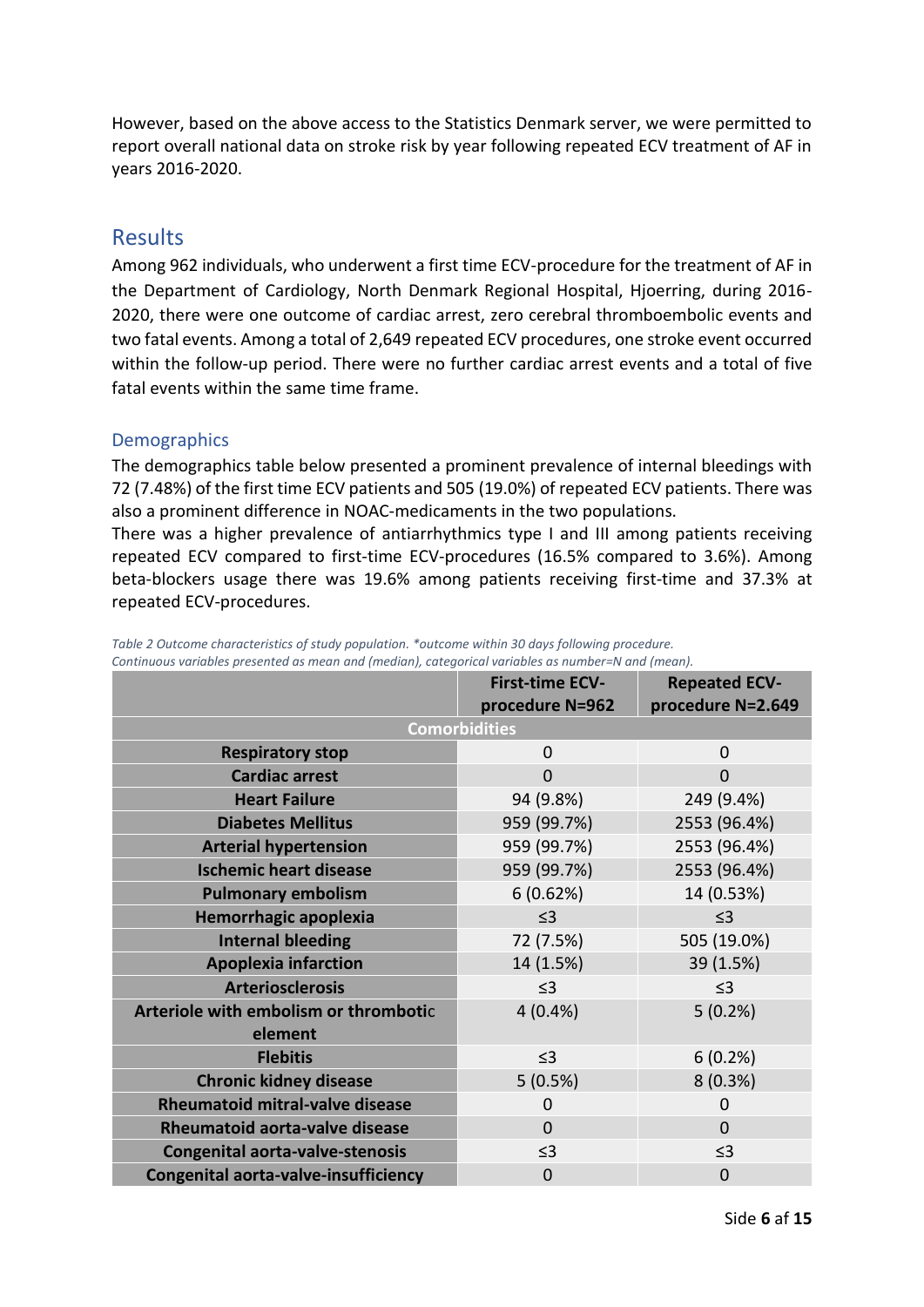| <b>Congenital mitral-valve-stenosis</b> | $\overline{0}$  | 0               |  |
|-----------------------------------------|-----------------|-----------------|--|
| <b>Pharmacological medicine</b>         |                 |                 |  |
| Sodiumflouride                          | 0               | 13 (0.5%)       |  |
| <b>Magnesia</b>                         | $\overline{0}$  | $\Omega$        |  |
| Proton-pump-inhibitor                   | 4(0.4%          | 78 (2.9%)       |  |
| <b>Insulin</b>                          | 10 (1.0%)       | 47 (1.8%)       |  |
| Other antidiabetics than insulin        | 30 (3.1%)       | 182 (6.9%)      |  |
| <b>Vitamin K-antagonists</b>            | 36 (3.7%)       | 208 (7.9%)      |  |
| <b>Heparin</b>                          | 0               | 44 (1.7%)       |  |
| <b>NOAC</b>                             | 308 (32.0%)     | 994 (37.5%)     |  |
| <b>Other antithrombotic</b>             | 20 (2.1%)       | 345 (13.0%)     |  |
| Anti fibrinolytica                      | $\Omega$        | $\leq$ 3        |  |
| <b>Vitamin K</b>                        | $\mathbf 0$     | $\Omega$        |  |
| Cardiac medicine excl. glycosides       | $\overline{0}$  | $\Omega$        |  |
| <b>Glycosides</b>                       | 54 (5.6%)       | 245 (9.3%)      |  |
| Antiarrythmica type I and III           | 35 (3.6%)       | 438 (16.5%)     |  |
| Antihypertensive                        | $\leq$ 3        | 24 (0.9%)       |  |
| <b>Diuretics</b>                        | 90 (9.4%)       | 90 (3.4%)       |  |
| <b>Beta-blockers</b>                    | 189 (19.6%)     | 988 (37.3%)     |  |
| <b>Calcium antagonists</b>              | 53 (5.5%)       | 433 (16.4%)     |  |
| <b>ACE-inhibitors</b>                   | 125 (13.0%)     | 719 (27.1%)     |  |
| <b>Blood-results</b>                    |                 |                 |  |
| s-potassium (s-K)                       | 3.98 (3.98)     | 3.99(3.99)      |  |
| s-Sodium (s-Na)                         | 140.28 (140.60) | 140.27 (140.60) |  |
| <b>INR</b>                              | 1.32(1.10)      | 1.36(1.10)      |  |
| s-Hemoglobin                            | 9.02(9.10)      | 9.02(9.10)      |  |
| s-Albumin                               | 36.79 (37.30)   | 36.81 (37.30)   |  |

The table of outcome incidence is presented below. The outcomes are defined as cerebral thromboembolic event, non-fatal cardiac arrest or fatal event.

In summary, there was no incidence of cerebral thromboembolic in first-time ECVprocedures, and one in repeated (0.04%). Cardiac arrest was observed once in first-time ECVprocedures (0.10%) no further incidences in repeated ECV-procedures (0.04%). The total amount of fatal incidences was 5 (0.19%) with 1 event occurring at first-time ECV-procedures (0.10%).

<span id="page-7-0"></span>*Table 3 Outcome incidence of study population. \*outcome within 30 days following procedure. Continuous variables presented as mean and (median), categorical variables as number=N and (mean).* 

|                                         | <b>First-time ECV-</b><br>procedure N=962 | <b>Repeated ECV-</b><br>procedure N=2.649 |
|-----------------------------------------|-------------------------------------------|-------------------------------------------|
| Cerebral thromboembolic event *<br>N(%) | $0(0\%)$                                  | $1(0.04\%)$                               |
| Cardiac arrest*<br>N(%)                 | $1(0.10\%)$                               | $1(0.04\%)$                               |
| <b>Fatal events</b><br>N(%)             | $1(0.10\%)$                               | 5(0.19%)                                  |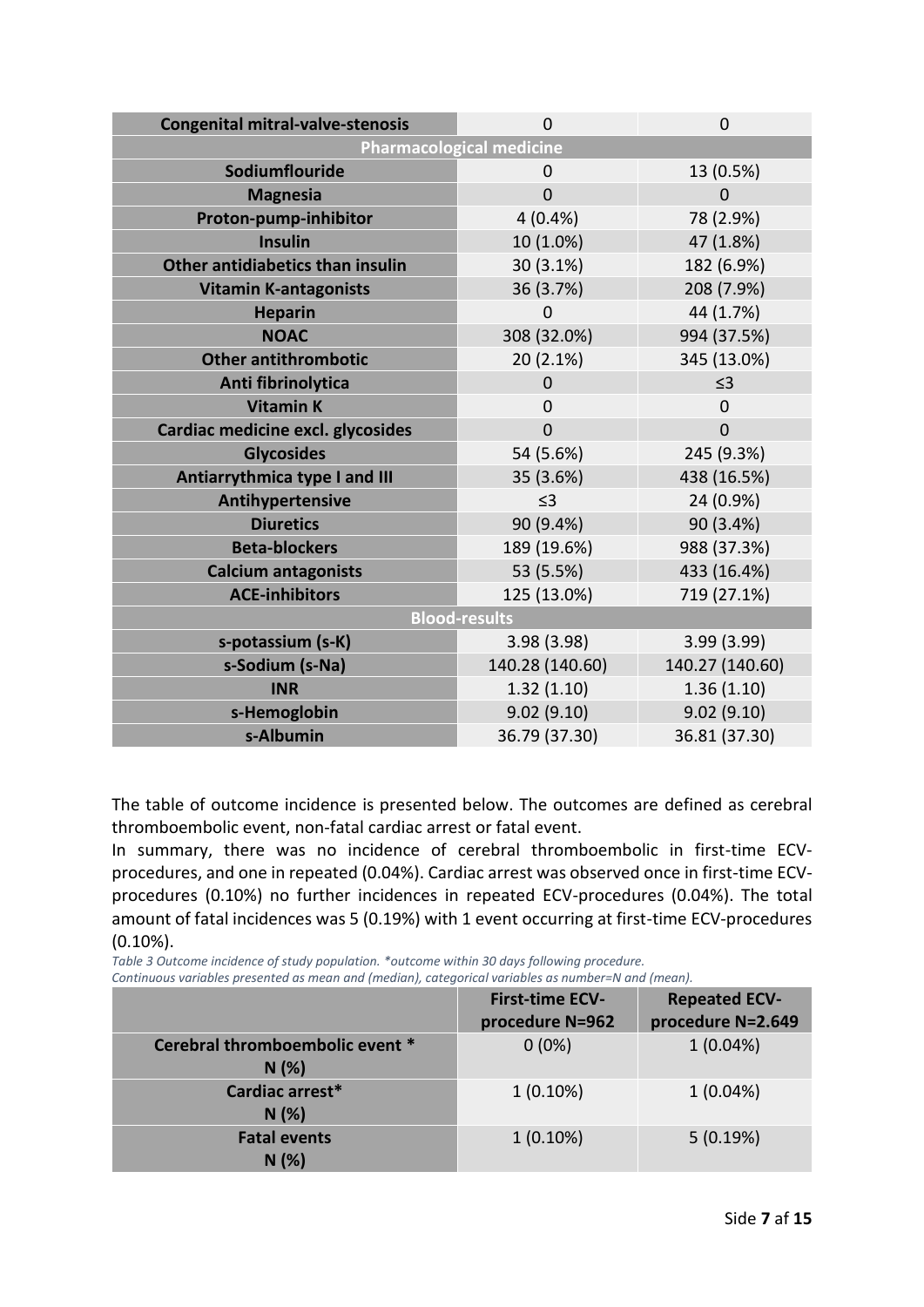#### Case study

#### Cerebral thromboembolic case

In this case, we studied the possible factors contributing to development of cerebral thromboembolic post ECV-procedure. This case was a 72-year-old female, with a prior history of hypertension and AF. This individual had a pharmacological treatment including following agents: metoprolol succinate (100 + 50 mg daily), Xarelto (20 mg daily), Ramipril (10 mg daily) and Centyl mite med Kaliumklorid (573+1.25mg daily).

The patient was admitted in the North Denmark Regional Hospital Hjoerring, due to symptoms of AF. She underwent an ECV-procedure, with conversion to SR. On the same day she was administrated Amiodarone post ECV-procedure.

The following day she develop cerebral thromboembolic, confirmed by Magnetic resonance (MR)-scan showing sign of infarction corresponding to the left side of communis radiata and an occlusion of Middle Cerebral Artery (MCA) part M1. Subsequently, thrombectomy were performed, where total recanalization was established. During hospitalization, the blood flow through the carotis arteries were examined with DUPLEX-ultrasound showing no signs of stenosis but moderate arteriosclerotic changes with efficient flow through both arteria vertebralis.

On the day of admission, the blood examination revealed an increased Alanintransaminasis (ALT) (49 U/L). C-reactive protein (CRP) elevated (36mg/L), with a decrease in CRP (18mg/L) on the following day. During hospitalization the following were observed: p-Karamid 2,6 mmol/L, and P-Natrium at 137mmol/L with a slightly fall to 134 mmol/L.

After the given procedures were done, outcome was as following: The patient diseased due to the cerebral thromboembolic episode, however not in the follow-up period of this study. There were no further data revealing any post apoplectic sequelae.

#### Cardiac arrest case

A 77-year-old male known with following comorbidities: Chronic Obstructive Pulmonary Disease (COPD), AF, essential hypertension, dilated left atrium and no valvopathy.

Pharmacological treatments: NOAC (Xarelto 20mg daily), Loop diuretic (Furosemide 40mg daily), Potassium chloride 750mg daily and beta blockers (metoprolol succinate 50mg daily)

The patient had ECV-procedure performed, with a successful conversion from AF to SR. On the following day the patient developed cardiac arrest, which was defibrillated with an automated external defibrillator (AED) to pulseless electrical activity rhythm. Return of spontaneous circulation was reached after 15min under continuous cardiac arrets treatment. Coronary angiography displayed no visual stenosis, and echocardiography displayed no new pathologies. Cerebral computer tomography (CT) displayed no acute findings. CT of thorax showed a possible mural thrombus, which was disproved by a TEE.

Biochemical findings on the date of cardiac arrest were as following: CRP (1.5 mg/l), Leukocytes (12.2 \* 10<sup>9</sup>/l), Neutrophilocytes (8.66\* 10<sup>9</sup>/l), Glucose (14.5mmol/l), HbA1c (5.4 mmol/l), Urea (8.4 mmol/l), eGFR (60 ml/min), Troponin T (66 ng/l), Lactatedehydrogeanses (390 U/l), and ALT (154 U/l)

Arterial blood gas with an oxygen flow (2 L/min): pH (7.17), PCO2 (7.4 kPa), PO2 (33.7 kPa), HCO3 (16.9 mmol/l), Hemoglobin (8.1 mmol/l), Glucose (14.5 mmol/l), Potassium (3.8 mmol/l) Sodium (137 mmol/l) and Lactate (4.3 mmol/l)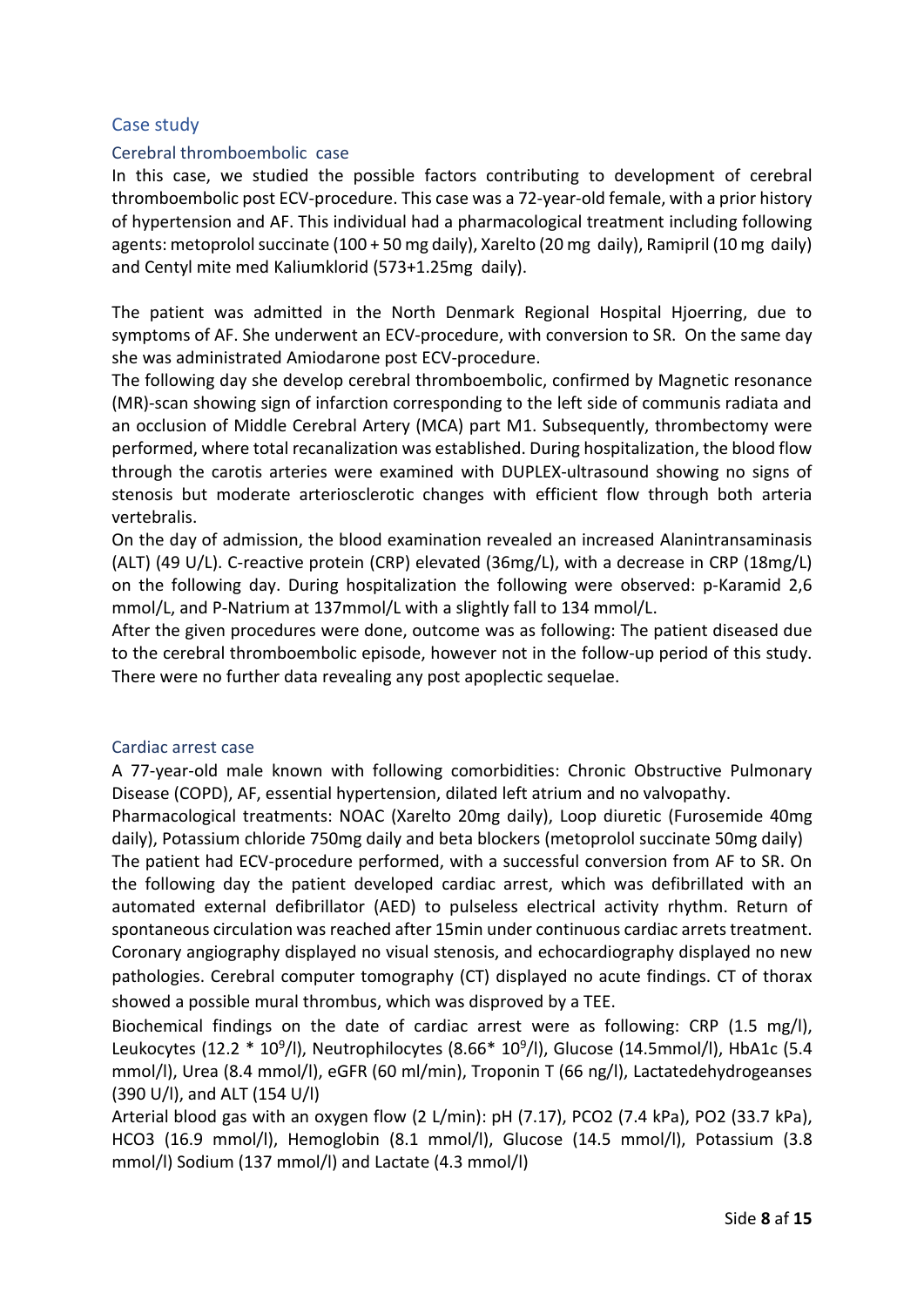The reason for the patient's cardiac arrest is suspected to be due to malign cardiac arrhythmia and therefore an Implantable Cardioverter Defibrillator (ICD)-unit were implanted.

#### Patients with fatal events as outcome

Five patients presented with a fatal event, where one received ECV treatment for the first time.

The patient receiving first-time ECV treatment were hospitalized due to dyspnoea and diagnosed with AF and prescribed NOAC. After a TEE without signs of thromboembolic materials ECV-treatment were performed. The patient was dismissed from hospital the following day. Two days later the patient was found death at home. The patient was known with prostate gland hypertrophy , hypertension and severe COPD. The patient had a previous coronary angiography with minor atherosclerotic findings. There was no known cause of death.

Three of four patients receiving any recurrent ECV treatment were known with a cancer diagnosis.

One patient was known with Morbus Waldenstrøm and received ECV treatment due to AF. The patient was prescribed amiodarone at hospital-release due to recurrent AF. Two weeks later, the patient was hospitalized for two days for another ECV treatment. One week following, the patient was admitted at hospital with COPD in exacerbation for four days. 13 days following the latest hospitalization, 22 days following the ECV treatment, the patient was found deceased at home with an expected cause of hypoxic cardiac arrest.

Patient with known kidney insufficiency and cardiomyopathy. Earlier lobectomy was performed due to C. Pulmonalis. Due to an episode of AF, ECV treatment was performed. Later admitted due to the need of hemodialysis.

The cardiac arrest was suspected to be caused by hyperkalemia. Nine days after cardiac arrest - readmitted with AF, where recurrent ECV was performed. The following day, the patient was found with an asystole.

Terminal ill patient with disseminated mammae cancer. Presumably inevitable, expecting fatal due to terminal cancer status. Earlier diagnosed with paroxysmal AF and atrial flutter treated with ablation.

Eight days prior to the presumably terminal cancer course, the patient was admitted with recurrent AF. ECV was performed and SR later established. Two days following the ECV event, the patient was admitted with dyspnea and fatigue and was deceased 11 days following hospital-admission. A specific cause of death was not described. It was not possible to conclude the cause of death to be either complications of ECV or disseminated cancer.

The last patient was previously known with a thromboembolic event of an artery belonging to the crus, hypertension and hypercholesterolemia. The patient was admitted with AF and received ECV the following day before being dismissed. Two days post-procedure, the patient was readmitted and was prescribed amiodarone before receiving ECV treatment the day after. Two days later, the patient was found deceased at home. The emergency rescuers found excessive frothy expectorate from the airways when trying to intubate. The cause of death was assumed hypoxic cardiac arrest.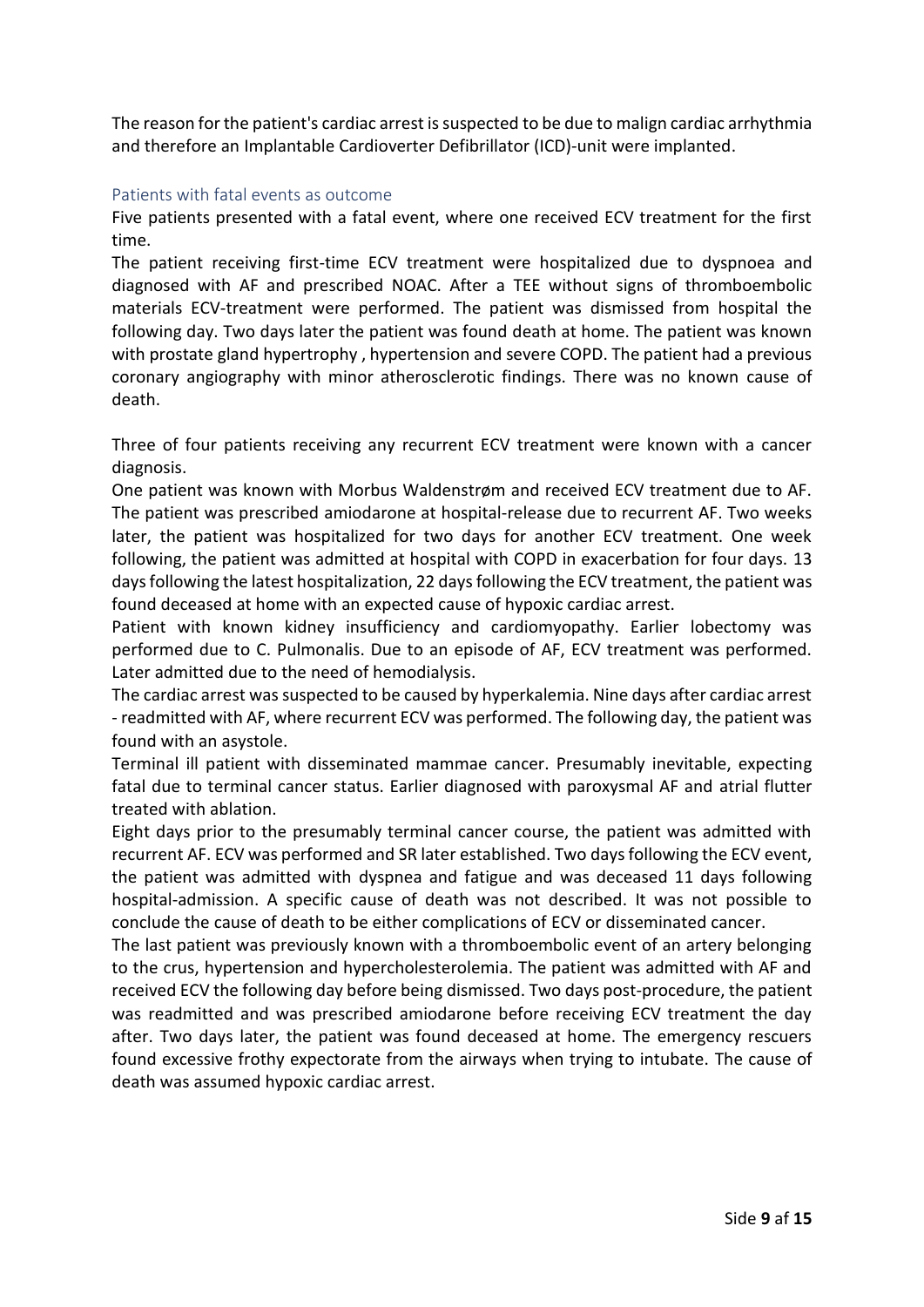### Additional analysis

As a sensitivity analysis, we compared incidences of stroke after all ECV procedures by years 2016-2020 in the North Denmark Regional Hospital, Hjoerring with corresponding incidences in the national data of the DNPR.

The following numbers are applicable for the DNPR:

| Year                                                       | 2016             | 2017              | 2018              | 2019              | 2020             |
|------------------------------------------------------------|------------------|-------------------|-------------------|-------------------|------------------|
|                                                            | N/total          | N/total           | N/total           | N/total           | N/total          |
|                                                            | (%)              | (%)               | (%)               | (%)               | (%)              |
| <b>Cerebral</b><br>thromboem<br>bolism<br>within<br>30days | 36/9813<br>(0.4) | 34/11110<br>(0.3) | 36/13302<br>(0.3) | 34/11600<br>(0.3) | 37/7320<br>(0.4) |

<span id="page-10-0"></span>*Table 4 DNPR-national data: Stroke within 30 days/total number of ECV-procedures.*

In accordance with the DNPR-national data table 4 we observe a range from 0.3% to 0.4% for stroke within 30days/total number of ECV-procedures from the year 2016 to 2020. Compared with North Denmark Regional Hospital, Hjoerring we determined that 0.04% repeated ECV procedure developed cerebral thromboembolic within 30 days.

## **Discussion**

In this study of 962 first-time and 2,649 repeated ECV treatments of AF in the Department of Cardiology, North Denmark Regional Hospital, Hjoerring, between 2016-2020, we found the incidence of non-fatal cardiac arrest for first time ECV-procedures was 0.1%, and there was one fatal event (0.1%), with no event of cerebral thromboembolic.

Among repeated ECV-procedures, the cerebral thromboembolic event incidence was 0.04%, and cardiac arrest events rate at 0.04% and a total of five fatal events (0.19%).

To verify the results, this study compared to the incidence found in the DNPR. As presented in results, table 3 and -4, the national incidence is thus higher than the local incidence of North Denmark Regional Hospital, Hjoerring. This study examined five fatal events. There was no specified cause of death among three of the events. The two known events were assumed to be related to hypoxic conditions.

Several Danish National Registry studies have examined the risk assessment of stroke among patients with AF. One study describing a population from 1991-1998 found an incidence thromboembolic events of respectively 0.30% and 0.31% among men and women with AF.(14) Another study found a rate of 1.59 thromboembolism per 100 person-years in patients with a  $ChADS<sub>2</sub>-Score = 0. (15)$ 

In comparison to this study, the incidence is thus reported lower following ECV-procedures than in the general population of patients with AF. However, the follow-up period differs from this study, which is procedural related and thus limited to 30 days following an ECVprocedure. Additionally, thus compared studies present Danish National registry data, while this study is limited to a Danish Regional population.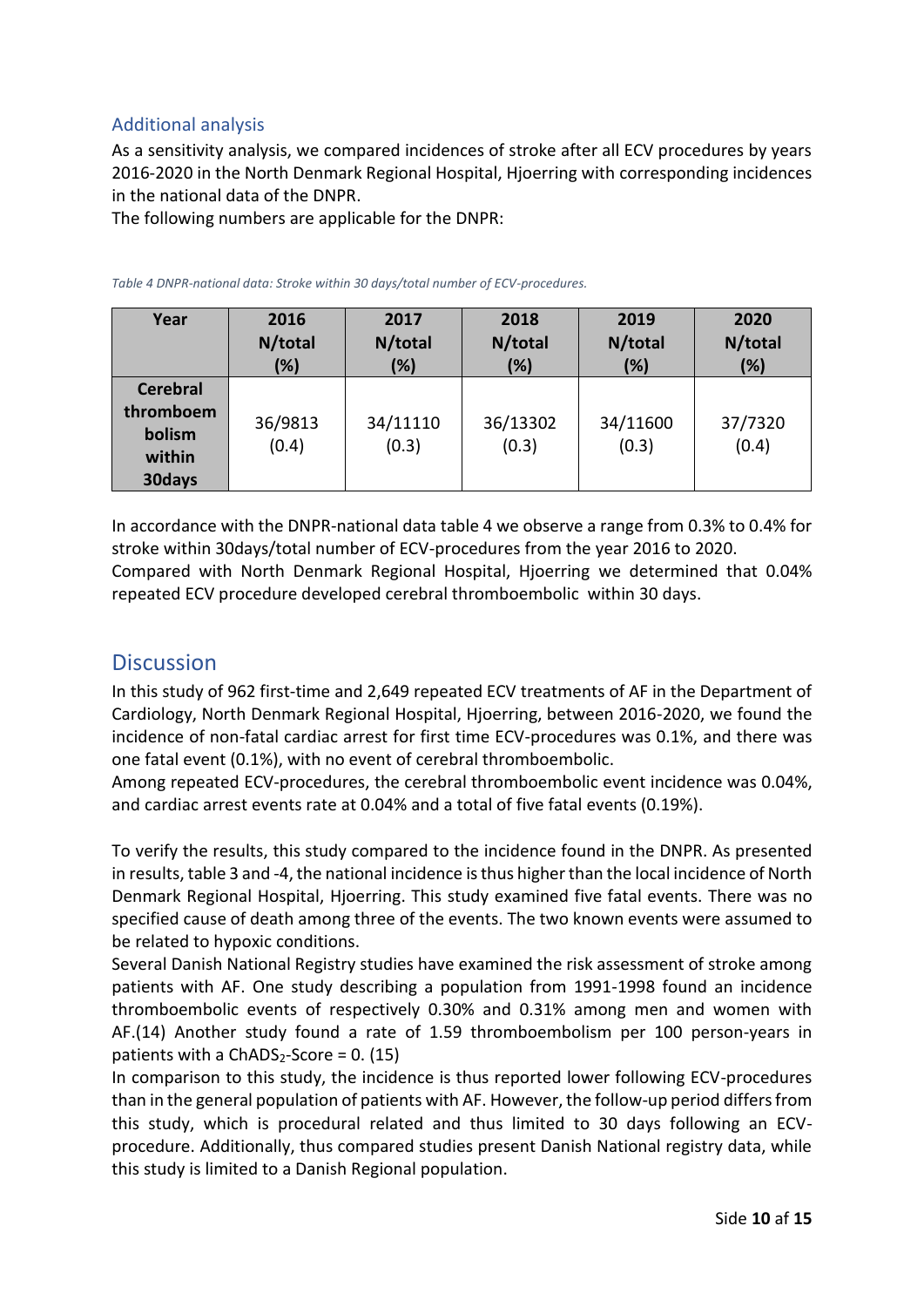As this study is unable to apply inferential statistics on the different variables included, due to limited events, it is not possible to verify the individual and correlating risk factors for such events.

However, in Denmark, regional Hospitals, such North Denmark Regional Hospital, Hjoerring, does not perform the same variety of procedures as the University Hospitals. As an example, among university hospitals, it is possible to perform ablation therapy against arrhythmia in conjunction with ECV treatment.

The study by Noseworthy, P. A. et al., found ablation therapy to pose a risk of 0.5% in development of post-procedural cerebral thromboembolic, compared to 0.3% of the ECV procedures.(16)

As ablation therapy hence poses a single standing risk of cerebral thromboembolic, it could be thought as a possible risk factor increasing the incidence among the DNPR. However, it is not clarified whether ablation therapy with simultaneously ECV treatment poses an additiveor multiplicative risk factor, if a significant risk-increase at all.

The most consistent factor for the patients who developed cardiac arrest post ECV is hypertension, hyperglycemia with a P-glucose of 14,5 mmol/L on procedure date, COPD, Left ventricular ejection fraction 45%, and a dilated left atrium with no visual valvopathy. CHA2DS2- VASc-score of 3points, which are in accordance with a yearly stroke risk of 3,2%. Regarding the cerebral thromboembolic outcomes, we observed the most consistent factor being AF prior to event and hypertension.  $CHA<sub>2</sub>DS<sub>2</sub>-VASC-score$  of 4 points, which are in accordance with a yearly stroke risk of 4,8%. Common for both outcomes were a history of hypertension, use of NOAC, diuretics and beta-blockers. Both outcomes had a long-term history of AF. However, no definite conclusion is possible from the two compared cases.

While studies suggest cardioembolic material can be variable in size, they usually are large in size and often cause large vessel occlusions such as MCA and basilar artery occlusions.(17) Another suggest that large-vessel cardioembolic strokes when affecting larger cerebral vessels, usually are possible to differentiate from small-vessel occlusions, such as lacunar strokes, by cortical symptoms such as focal neurological symptoms. (18)

In this addition, this study presented a cerebral thromboembolic event. The event presented with an occlusion in the M1 part of MCA, hence a large vessel occlusion, and a minor occlusion of communis radiata. This study therefore finds it likely that the thromboembolic event of this study could be related to a cardioembolic ethology and hence related to the recent ECVprocedure.

As for our cases with apoplexia cerebri and cardiac arrest with a successful resuscitation, they presented with increased biomarkers for infection. The patient who developed cardiac arrest with a successful resuscitation presented with increased neutrophilic leukocytosis and increased CRP on the date of cardiac arrest. This study is thus unable to verify the specific cause or characteristics leading to cardiac arrest.

According to European Heart Journal, Guidelines for patients with concurrent AF during infections are unclear.(3) The study found the 1-year absolute risk of AF and thromboembolic events were equal to 36,4% for patients with infection related AF.(3) Additionally, infectionrelated AF possess 26 times increased risk of a new hospital contact with AF.(3)

Whether a possible infectious condition has contributed to the development of complication post-ECV in terms of cerebral thromboembolic and cardiac arrest, remains indefinite.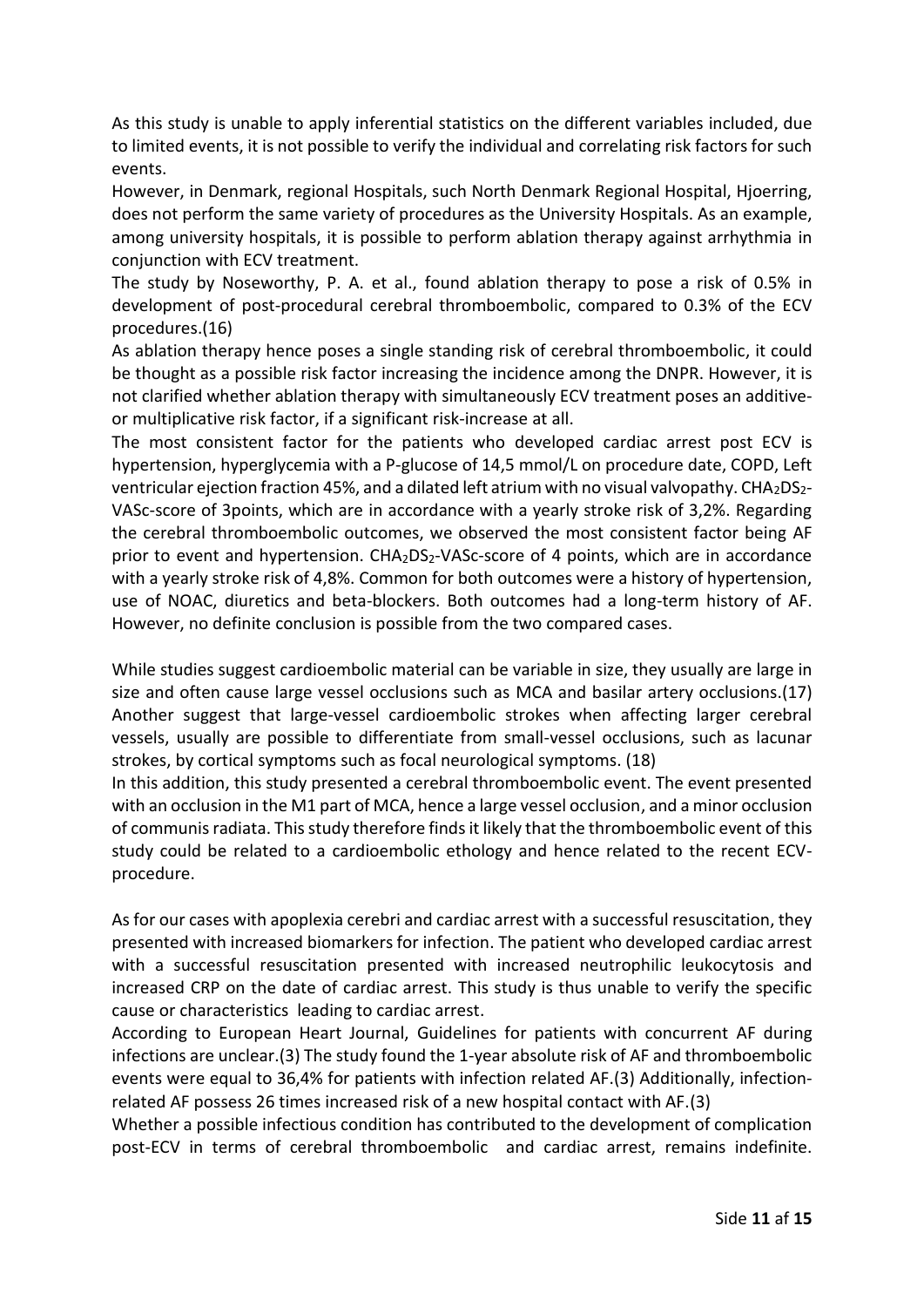However, based on the above-mentioned study, it could be a possible risk factor influencing the outcome. (19)

Some studies report a relationship between acute infections and malignant ventricular arrhythmias. (19) A study done by Lazerinni et al, states that systemic inflammation induce significant QTc prolongation, which increase the risk of life-threatening ventricular arrhythmia. (20)

Concerning the fatal events, several cases were known with terminal disseminated cancer, and could be a concurrent cause leading to death. The two events of expected cause of death were described as hypoxic derived. However, as this study lacked sufficient events, it was not possible to verify different variates through interferential statistics. In addition, as a registral study, it was not possible to verify any specific cause of death precisely since an autopsy examination would be needed.

# Strengths and limitations

As a Danish cohort study of the Patient Registry of the North Denmark Regional Hospital, Hjoerring, with quality assurance, a closer evaluation of the individual event was possible. This study was bound for a detailed description of cerebral thromboembolic events and correlating risk factors related to ECV treatment of AF.

However, this study was limited in time with data available, and was followed by many resources advocated for data management by the study-group. In addition to a low number of events, this study was nonetheless unable to apply inferential statistics to the results.

Through limited access to the DNPR, it was possible to compare the incidence of cerebral thromboembolic among the entire population of Denmark. This was helpful as a sensitivity analysis to verify that the very low number of events in the Northern Denmark cohort in this study were plausible.

# Conclusion

At the Department of Cardiology, North Denmark Regional Hospital, Hjoerring, 962 patients received first-time ECV treatment of AF between 2016-2020. Among these, one experienced cardiac arrest with a successful resuscitation (0.10%), while one had a fatal event within the 30-day follow-up period (0.10%). Further analyses of repeated ECV treatment, consisting of 2,649 ECV treatments, we additionally found one event of cerebral thromboembolic event (0.04%), and a total of five fatal events (0.19%).

Compared to national data on stroke risk following ECV treatment of AF, the incidence was 0.04% in the Northern Denmark Regional Hospital in Hjoerring versus 0.34% of the Danish National population in a similar time period. Hence, this study, performed as a qualityassurance study, verified the current guidelines and practice of the North Denmark Regional Hospital, Hjoerring as consistent and of high quality with a low risk of severe outcomes of stroke, mortality, and cardiac arrest.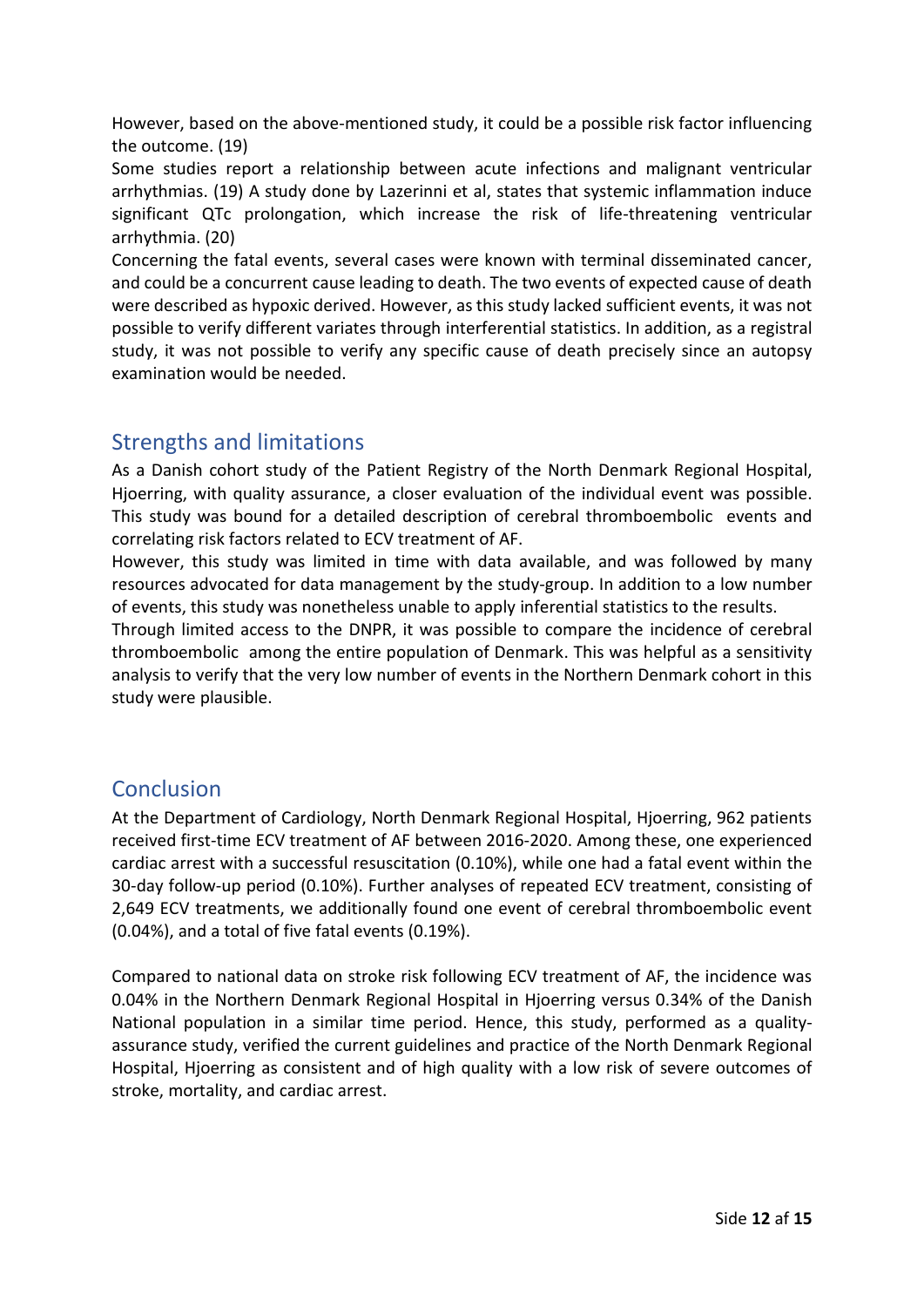# Clinical implication and future research

This study presented with a very low incidence of the measured outcomes including stroke, mortality and cardiac arrest. Hence, this study, performed as a quality-assurance study, verified the current ECV treatment of AF in the Regional Hospital of Northern Jutland as a high-quality clinical practice.

While this study presented with limited data results, we found ground for further discussion in form of: Differences in anticoagulant therapy prior to procedure, and multivariate risk evaluation of simultaneous procedures, comorbidities, medicaments, and blood-results. Future studies should strive to collect wider and more data regarding simultaneous procedures, differences in medicaments prior to ECV-procedures and a larger nationwidebased population.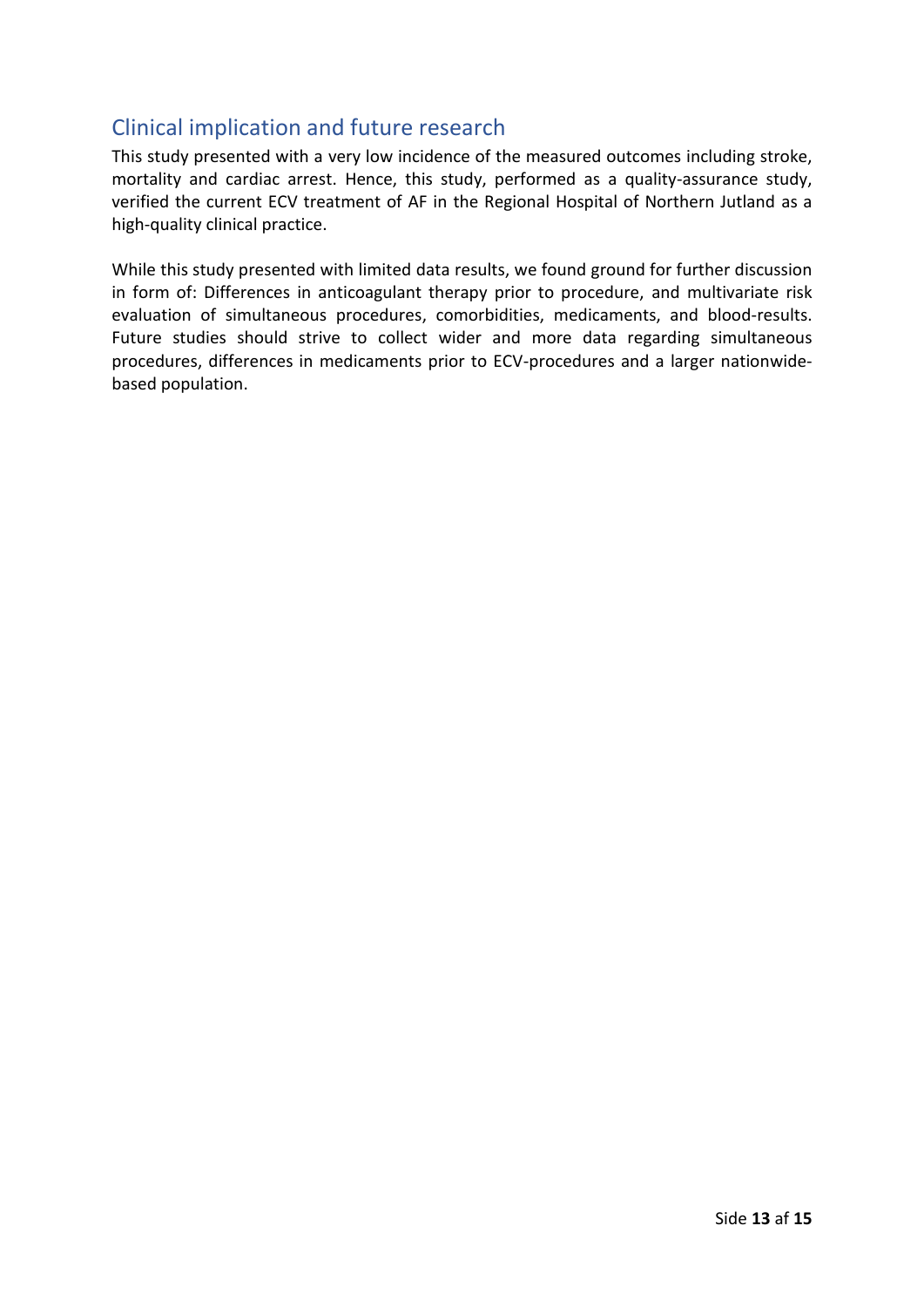# Table- and figure list

| Table 1 Risk stratification of stroke by CHA2DS2-VASc score                              |  |
|------------------------------------------------------------------------------------------|--|
| (https://www.sundhed.dk/sundhedsfaglig/information-til-praksis/midtjylland/almen-        |  |
| praksis/patientforloeb/forloebsbeskrivelser/k-hjerte-karsystem/atrieflimren/ (table 1 on |  |
|                                                                                          |  |
| Table 2 Outcome characteristics of study population. *outcome within 30 days following   |  |
|                                                                                          |  |
| Table 3 Outcome incidence of study population. *outcome within 30 days following         |  |
|                                                                                          |  |
| Table 4 DNPR-national data: Stroke within 30 days/total number of ECV-procedures10       |  |

## References

1. Benjamin EJ, Muntner P, Alonso A, Bittencourt MS, Callaway CW, Carson AP, et al. Heart Disease and Stroke Statistics—2019 Update: A Report From the American Heart Association. Circulation [Internet]. 2019 Mar 5 [cited 2021 Nov 1];139(10):e56–528. Available from:

https://www.ahajournals.org/doi/abs/10.1161/CIR.0000000000000659

2. Kirchhof P, Benussi S, Kotecha D, Ahlsson A, Atar D, Casadei B, et al. 2016 ESC Guidelines for the management of atrial fibrillation developed in collaboration with EACTS. European Heart Journal [Internet]. 2016 Oct 7 [cited 2021 Sep 28];37(38):2893–962. Available from:

https://academic.oup.com/eurheartj/article/37/38/2893/2334964

- 3. Steffel J, Verhamme P, Potpara TS, Albaladejo P, Antz M, Desteghe L, et al. The 2018 European Heart Rhythm Association Practical Guide on the use of non-vitamin K antagonist oral anticoagulants in patients with atrial fibrillation. European Heart Journal [Internet]. 2018 Apr 21 [cited 2021 Sep 27];39(16):1330–93. Available from: https://academic.oup.com/eurheartj/article/39/16/1330/4942493
- 4. Goldstein LB, Bushnell CD, Adams RJ, Appel LJ, Braun LT, Chaturvedi S, et al. Guidelines for the Primary Prevention of Stroke. Stroke [Internet]. 2011 Feb [cited 2021 Sep 28];42(2):517–84. Available from:
	- https://www.ahajournals.org/doi/abs/10.1161/STR.0b013e3181fcb238
- 5. Geurink K, Holmes D, Ezekowitz MD, Pieper K, Fonarow G, Kowey PR, et al. Patterns of oral anticoagulation use with cardioversion in clinical practice. Heart [Internet]. 2021 Apr 1 [cited 2021 Sep 28];107(8):642–9. Available from: https://heart-bmjcom.zorac.aub.aau.dk/content/107/8/642
- 6. van Gelder IC, Tuinenburg AE, Schoonderwoerd BS, Tieleman RG, Crijns HJGM. Pharmacologic Versus Direct-Current Electrical Cardioversion of Atrial Flutter and Fibrillation.
- 7. P K, S B, D K, A A, D A, B C, et al. 2016 ESC Guidelines for the management of atrial fibrillation developed in collaboration with EACTS. European heart journal [Internet]. 2016 Jan 1 [cited 2021 Sep 28];37(38). Available from: https://pubmed.ncbi.nlm.nih.gov/27567408/
- 8. Hansen ML, Jepsen RMHG, Olesen JB, Ruwald MH, Karasoy D, Gislason GH, et al. Thromboembolic risk in 16 274 atrial fibrillation patients undergoing direct current cardioversion with and without oral anticoagulant therapy. EP Europace [Internet].